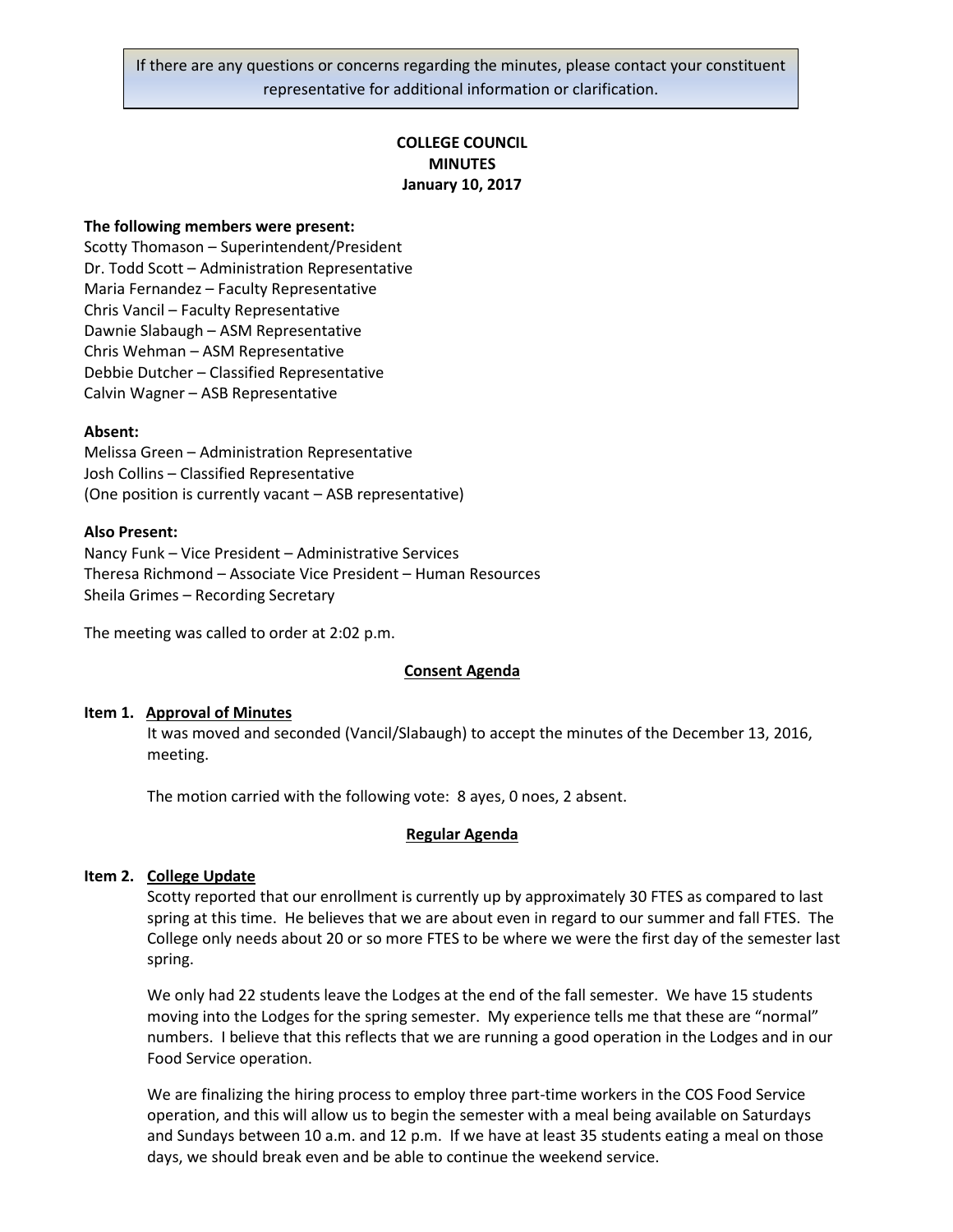# **Item 2. College Update** (Cont'd)

The initial State budget for FY 2017-2018 was just released by the Governor this morning. It appears there will be a small COLA, growth funding, and a small increase to the base, but to not fund colleges the full amount from Prop 98 funding. The State Chancellor's Office and the Community College League of California are both sending out information in regards to this proposed budget.

I will be attending the Annual Effective Trustee Conference in Sacramento at the end of the month with Trustee Kathy Koon and Student Trustee Calvin Wagner. Scotty will extend his stay for another day and a half to attend the Annual State Legislative Conference where there will also be a budget update.

Nancy Funk will be attending the State Budget Workshop next Wednesday, January 18, where the State budget will be presented in more detail.

Due to the winter storms, the campuses did not open until 10 a.m. on Wednesday, January 4, to allow extra time for employees to get to work. The Yreka Campus was closed on Monday, January 9, due to snow accumulation. After the Maintenance Department cleared the Weed Campus they went to the Yreka Campus and plowed as well.

On Tuesday, January 10, the Yreka Campus was closed for a short period due to the Yreka police reporting that there was an armed felon on foot. Once additional information later came in that this individual had burglarized a gas station at the north end of Yreka, the Yreka Campus was reopened.

The men's and women's basketball games were canceled last weekend. The next home basketball games are schedule for this Saturday, January 14, at 4 p.m. and 6 p.m.

A flex day is coming up on Thursday, January 12. The day will begin at 8 a.m. with a continental breakfast and brief updates from the Administration. At the conclusion of the presentations, faculty will meet to work on several projects for the remainder of the day and all other staff will return to their normal workday. The Human Resource Department will be open from 8 a.m. until 10 a.m. to hand out pay checks to short-term students and part-time faculty.

The final paperwork is being submitted for the Institutional Effectiveness Partnership Initiative grant of \$200,000. Scotty thanked Dr. Scott and the faculty for all of their hard work on this project.

# I**tem 3. Instruction Resource Request List 2017-2018**

Dr. Scott noted that the Instruction Resource Request List for 2017-2018 has been reviewed by the Deans and Instruction Council. Prior to Instruction Council, the Deans worked together on prioritizing the list. A few changes were made at the request of Instruction Council. Scotty noted that the Instruction Resource Request List is built through the Program Review process which is normally completed by this time each year. Scotty commented that a few of the resource requests were carried forward from last year to this year thus using the currently year's funding of \$80,000. The Instruction Resource Request List for 2017-2018 that we are currently viewing will be discussed and built into the budget for next year unless we can find funds for these items this year.

Since program reviews are used to build the budget for the instructional area and we are normally funding requests for the prior year two years later, Chris Vancil will be discussing with the Administration the idea of using program reviews as only one piece of evidence for building the budget rather than the only way to make a budget request.